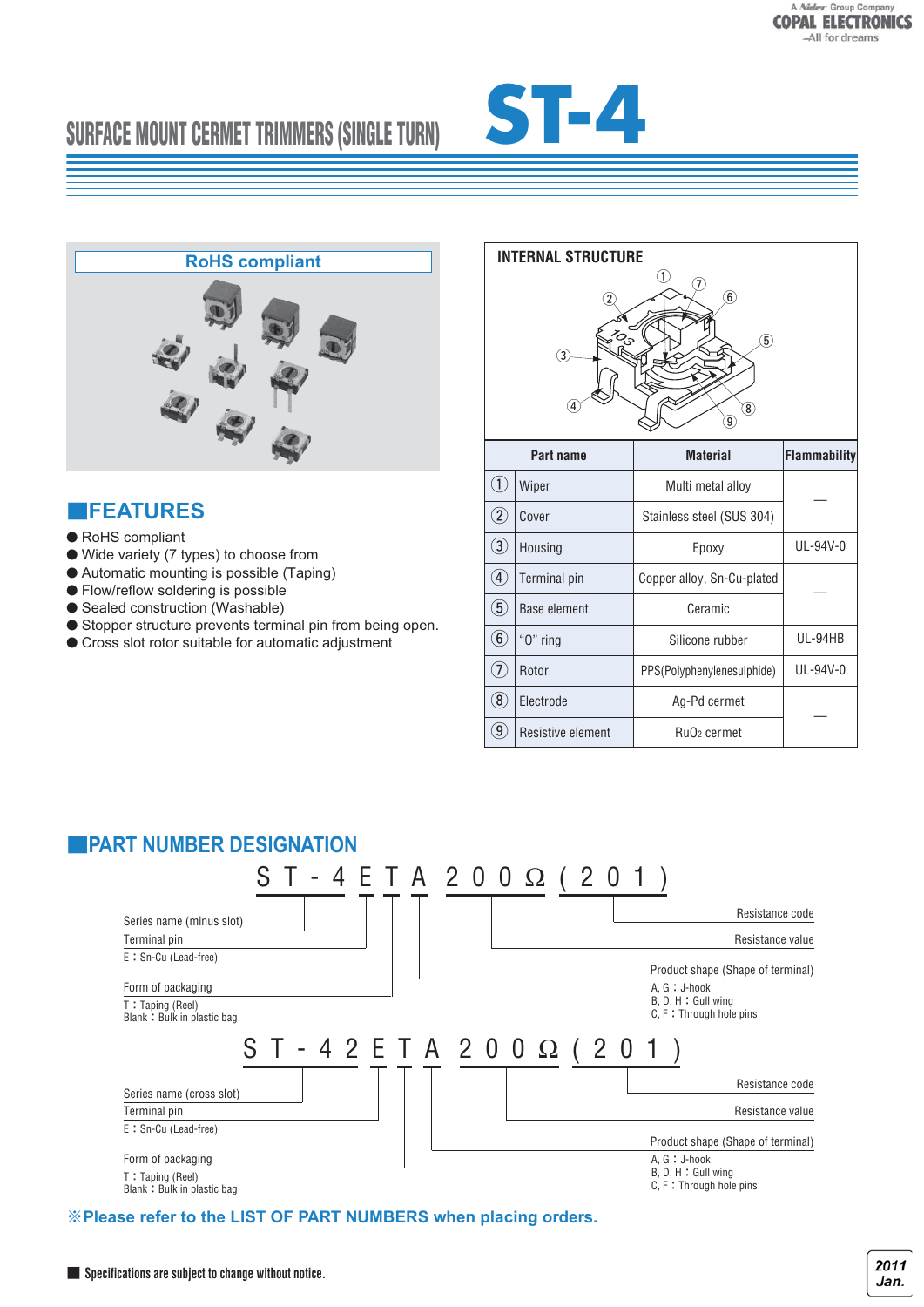| Adjustment         |                       | Form of packaging        |                         |  |  |
|--------------------|-----------------------|--------------------------|-------------------------|--|--|
| position           | Shape of terminal     | Taping (reel)            | <b>Plastic bag</b>      |  |  |
|                    | A (J-hook)            | ST-4/42ETA               | ST-4/42EA               |  |  |
| Top<br>adjustment  | B (Gull wing)         | ST-4/42ETB               | ST-4/42EB               |  |  |
|                    | C (Through hole pins) |                          | ST-4/42EC               |  |  |
| Rear               | D (Gull wing)         | $\rightarrow$ ST-4/42ETD | $\rightarrow$ ST-4/42ED |  |  |
| adjustment         | F (Through hole pins) |                          | $\rightarrow$ ST-4/42EF |  |  |
| Side<br>adjustment | G (J-hook)            | ST-4/42ETG               | ST-4/42EG               |  |  |
|                    | H (Gull wing)         | ST-4/42FTH               | ST-4/42EH               |  |  |
| Pieces in package  |                       | 500 pcs./reel            | 100 pcs./pack           |  |  |
|                    |                       |                          |                         |  |  |

# ■**LIST OF PART NUMBERS**

A印の型式、公称抵抗値は受注生産となります。

The products indicated by  $\bigcirc$  mark are manufactured upon receipt of order basis.  $\%$   $\ominus$  slot : ST-4E $\Box$ ,  $\oplus$  slot : ST-42E $\Box$ 

### ■**ELECTRICAL CHARACTERISTICS**

| Nominal resistance range   | $10 \Omega \sim 2 \text{ MO}$                                                                                                             |  |  |
|----------------------------|-------------------------------------------------------------------------------------------------------------------------------------------|--|--|
| Resistance tolerance       | $+20%$                                                                                                                                    |  |  |
| Power ratings              | $0.25$ W (70 °C) 0 W (125 °C)                                                                                                             |  |  |
| Resistance law             | Linear law (B)                                                                                                                            |  |  |
| Maximum input voltage      | DC200 V or power rating, whichever is smaller                                                                                             |  |  |
| Maximum wiper current      | 100 mA or power rating, whichever is smaller                                                                                              |  |  |
| Effective electrical angle | $210^\circ$ (1 turn)                                                                                                                      |  |  |
| <b>End resistance</b>      | 1 % or 2 $\Omega$ , whichever is greater                                                                                                  |  |  |
| C.R.V.                     | 1 % or 3 $\Omega$ , whichever is greater                                                                                                  |  |  |
| Operating temp. range      | $-55 \sim 125$ °C                                                                                                                         |  |  |
| Temp. coefficient          | 10 $\Omega$ ~ 50 $\Omega$ : $\pm$ 250 10 <sup>-6</sup> /°C maximum<br>100 $\Omega \sim 2$ M $\Omega$ : ± 100 10 <sup>-6</sup> /°C maximum |  |  |
| Insulation resistance      | 1000 MΩ minimum (DC500 V)                                                                                                                 |  |  |
| Dielectric strength        | AC500 V, 60 s                                                                                                                             |  |  |
| Net weight                 | Approx. 0.12 g (ST-4EA, EB, EC, ED, EF)<br>Approx. 0.22 g (ST-4EG, EH)                                                                    |  |  |

### **Reflow profile for soldering heat evaluation**〉



Reflow : two times maximum

#### 〈**Nominal resistance values**〉

| $\left \frac{1}{200}\right  \left \frac{1}{200}\right $ 50 $\Omega$ 50 $\Omega$ 100 $\Omega$ 200 $\Omega$ 500 $\Omega$ 1 k $\Omega$ 2 k $\Omega$ 5 k $\Omega$ |  |  |  |  |          |
|---------------------------------------------------------------------------------------------------------------------------------------------------------------|--|--|--|--|----------|
| 10 k $\Omega$   20 k $\Omega$   50 k $\Omega$   100 k $\Omega$   200 k $\Omega$   500 k $\Omega$   1 M $\Omega$   2 M $\Omega$                                |  |  |  |  | l Fig. 1 |

#### $\boxtimes$ : Not manufactured

※The above part numbers are all available with the respective combination of <Nominal resistance values> (Fig. 1).

※Verify the above part numbers when placing orders.

※Taping specification is not sold separately and must be purchased in reel units.

**<sup>■</sup>**<br>※ Cross slot available : ST-42E

# ■**MECHANICAL CHARACTERISTICS**

| Mechanical angle  | $240^\circ$ (1 turn)                                             |  |  |
|-------------------|------------------------------------------------------------------|--|--|
| Operating torque  | 10 mN·m {102 gf·cm} maximum                                      |  |  |
| Stop strength     | 30 mN·m {306 gf·cm} minimum                                      |  |  |
| Rotational life   | 100 cycles $\lceil \Delta R/R \leq \pm (2 \Omega + 3 \%) \rceil$ |  |  |
| Thrust to rotor   | 5 N {0.51 kgf} minimum                                           |  |  |
| Solderability     | $245 \pm 3$ °C, 2 ~ 3 s                                          |  |  |
| Shear (Adhesion)  | 5 N {0.51 kgf} 10 s                                              |  |  |
| Substrate bending | Width 90 mm, bend 3 mm, 5 s, 1 time                              |  |  |
| Pull-off strength | 5 N {0.51 kgf} 10 s                                              |  |  |
|                   |                                                                  |  |  |

<sup>{ }</sup>:Reference only

# ■**ENVIRONMENTAL CHARACTERISTICS**

| <b>Test item</b>    | <b>Test conditions</b>                                                                                                                                                                                                                                                                        | <b>Specifications</b>                                     |  |
|---------------------|-----------------------------------------------------------------------------------------------------------------------------------------------------------------------------------------------------------------------------------------------------------------------------------------------|-----------------------------------------------------------|--|
| Thermal shock       | $-65 \sim 125$ °C (0.5 h), 5 cycles                                                                                                                                                                                                                                                           | $\lceil \Delta R/R \leq 2\% \rceil$<br>$[S.S. \leq 1\%]$  |  |
| Humidity            | $-10 \sim 65$ °C (80 $\sim$ 98 %).<br>10 cycles, 240 h                                                                                                                                                                                                                                        | $\lceil \Delta R/R \leq 2\% \rceil$                       |  |
| Shock               | 981 m/s <sup>2</sup> , 6 ms<br>6 directions for 3 times each                                                                                                                                                                                                                                  |                                                           |  |
| Vibration           | Amplitude 1.52 mm or<br>Acceleration 196 m/s <sup>2</sup> ,<br>10 ~ 2000 Hz, 3 directions, 12 times each                                                                                                                                                                                      | $[A\ R/R \le 1\%]$<br>[S.S. $\le 1\%$ ]                   |  |
| Load life           | 70 °C, 0.25 W 1000 h                                                                                                                                                                                                                                                                          | $\lceil \Delta R/R \leq 3 \% \rceil$<br>$[S.S. \leq 1\%]$ |  |
| Low temp. operation | $-55 °C$ , 2 h                                                                                                                                                                                                                                                                                | $\lceil \Delta R/R \leq 2\% \rceil$<br>$[S.S. \leq 2\%]$  |  |
| High temp. exposure | 125 °C, 250 h                                                                                                                                                                                                                                                                                 | $\sqrt{\Delta R/R} \leq 3\%$<br>$[S.S. \leq 2\%]$         |  |
| Immersion seal      | 85 °C.60 s                                                                                                                                                                                                                                                                                    | No leaks (No continuous bubbles)                          |  |
| Soldering heat      | Flow : 260 $\pm$ 3 °C as the temperature in a pot of<br>molten solder, immersion from head of terminal to<br>backside of board, $5 \sim 6$ s, two times maximum<br>Reflow: Peak temperature 255 °C<br>(Please refer to the profile below.)<br>Manual soldering: $350 \pm 10$ °C, $3 \sim 4$ s | $\lceil \Delta R/R \leq 1 \% \rceil$                      |  |

 $\triangle$  R/R : Change in total resistance S.S. : Setting stability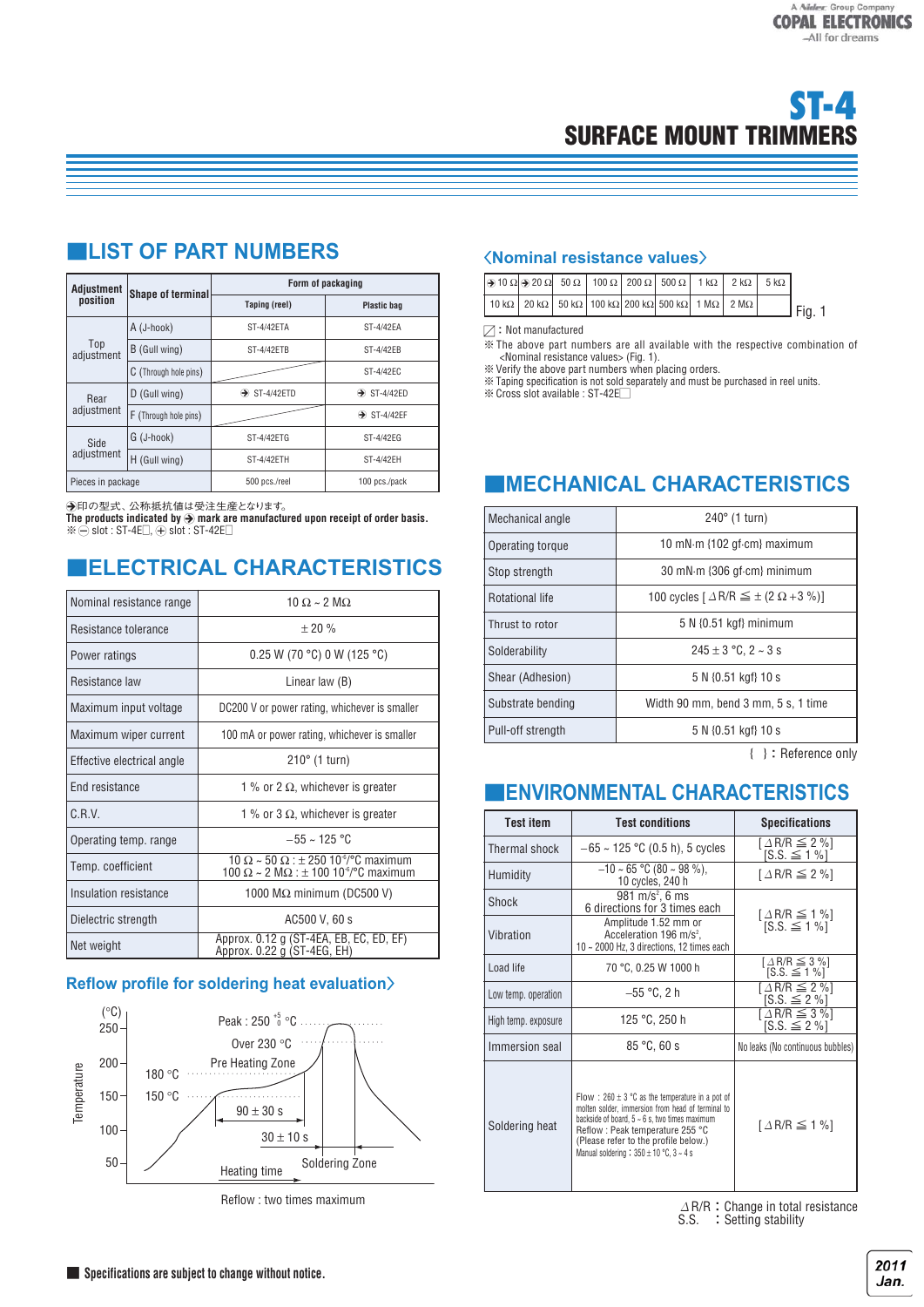# ■**MAXIMUM INPUT RATINGS**

| Nominal resistance values $(\Omega)$                                                        | <b>Resistance code</b>                 | Maximum input voltage (V)                    | Maximum wiper current (mA)                 |
|---------------------------------------------------------------------------------------------|----------------------------------------|----------------------------------------------|--------------------------------------------|
| 10<br>$\begin{array}{c} \bigoplus \ \bigoplus \end{array}$<br>20<br>50<br>100<br>200<br>500 | 100<br>200<br>500<br>101<br>201<br>501 | 1.00<br>2.00<br>3.53<br>5.00<br>7.07<br>11.2 | 100<br>100<br>70.7<br>50.0<br>35.4<br>22.4 |
| 1 <sub>k</sub>                                                                              | 102                                    | 15.8                                         | 15.8                                       |
| 2k                                                                                          | 202                                    | 22.4                                         | 11.2                                       |
| 5k                                                                                          | 502                                    | 35.4                                         | 7.07                                       |
| 10k                                                                                         | 103                                    | 50.0                                         | 5.00                                       |
| 20k                                                                                         | 203                                    | 70.7                                         | 3.54                                       |
| 50k                                                                                         | 503                                    | 112                                          | 2.24                                       |
| 100k                                                                                        | 104                                    | 158                                          | 1.58                                       |
| 200k                                                                                        | 204                                    | 200                                          | 1.00                                       |
| 500 k                                                                                       | 504                                    | 200                                          | 0.40                                       |
| 1 M                                                                                         | 105                                    | 200                                          | 0.20                                       |
| 2 M                                                                                         | 205                                    | 200                                          | 0.10                                       |

The products indicated by  $\hat{\rightarrow}$ **mark are manufactured upon receipt of order basis.**

### ■**RECOMMENDED P.C.B. PAD OUTLINE DIMENSIONS**

#### ● **ST-4EA**

● **ST-4EB** ● **ST-4ED** 

(Unit: mm)



● **ST-4EG** ● **ST-4EH** 









Note) The zero point is the center of mounting.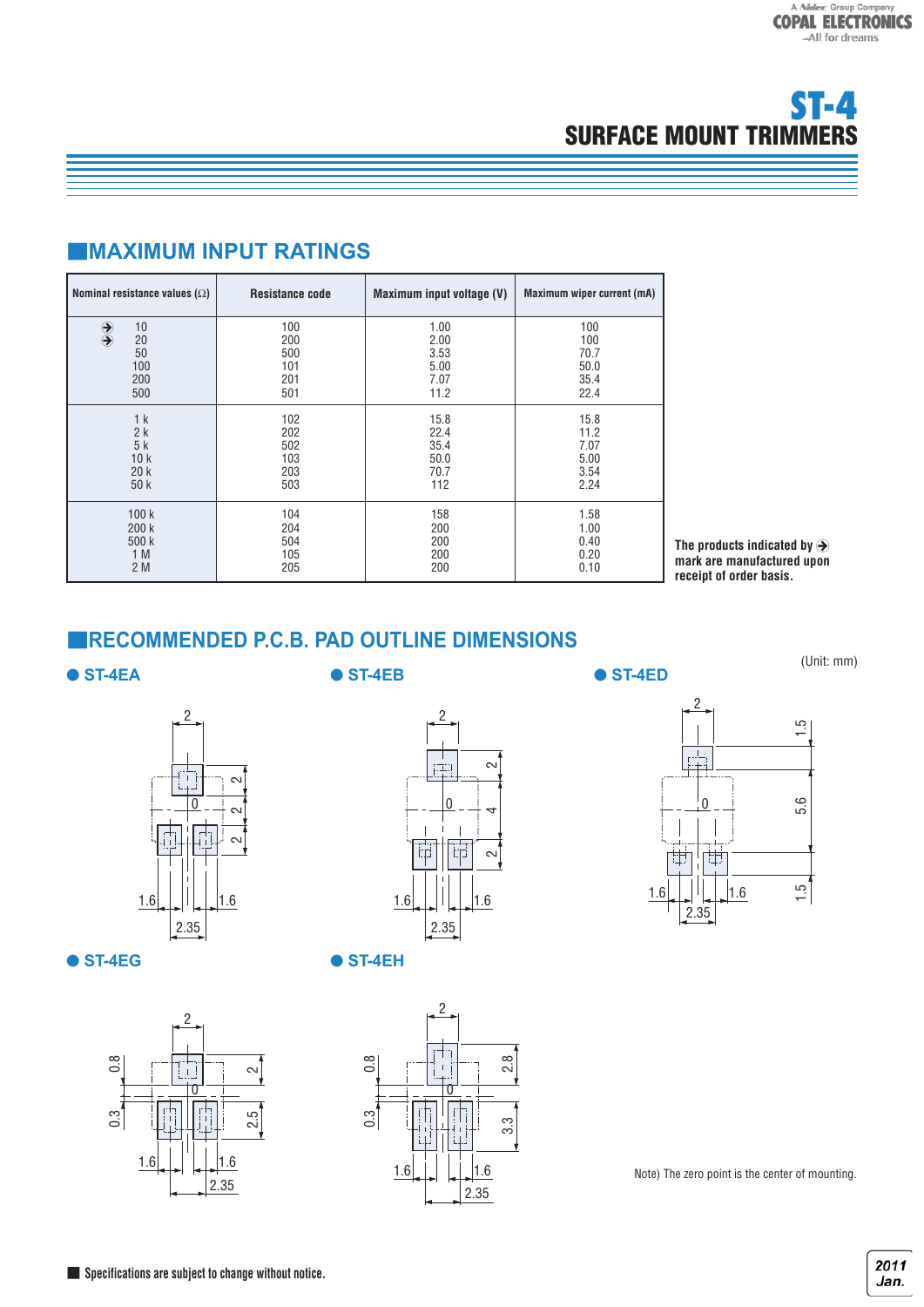

# **CUTLINE DIMENSIONS** Unless otherwise specified, tolerance : ± 0.3 (Unit: mm)

 $\circ$ 

1.2

2.35

※Note the terminal position.

 $\circled{2}$ 

CW rotation

O

 $\sqrt{3}$ 

 $-0.8$ 

ო





● **ST-4EC**





6.2

 $3 - 0.6$ 2.54 عا









**Specifications are subiect to change without notice.** The **Specifications are subject to change without notice.**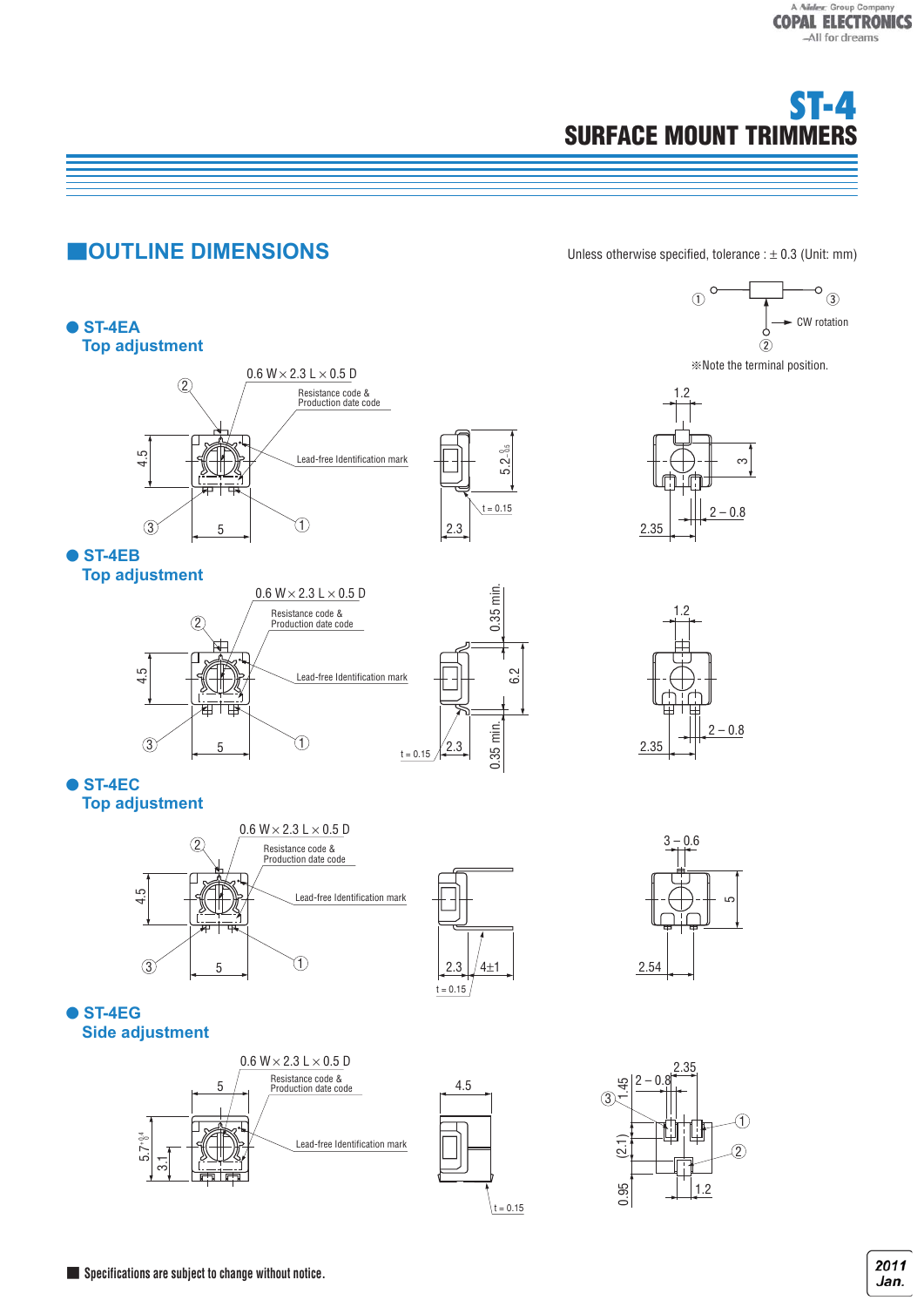# **CUTLINE DIMENSIONS** Unless otherwise specified, tolerance : ± 0.3 (Unit: mm)